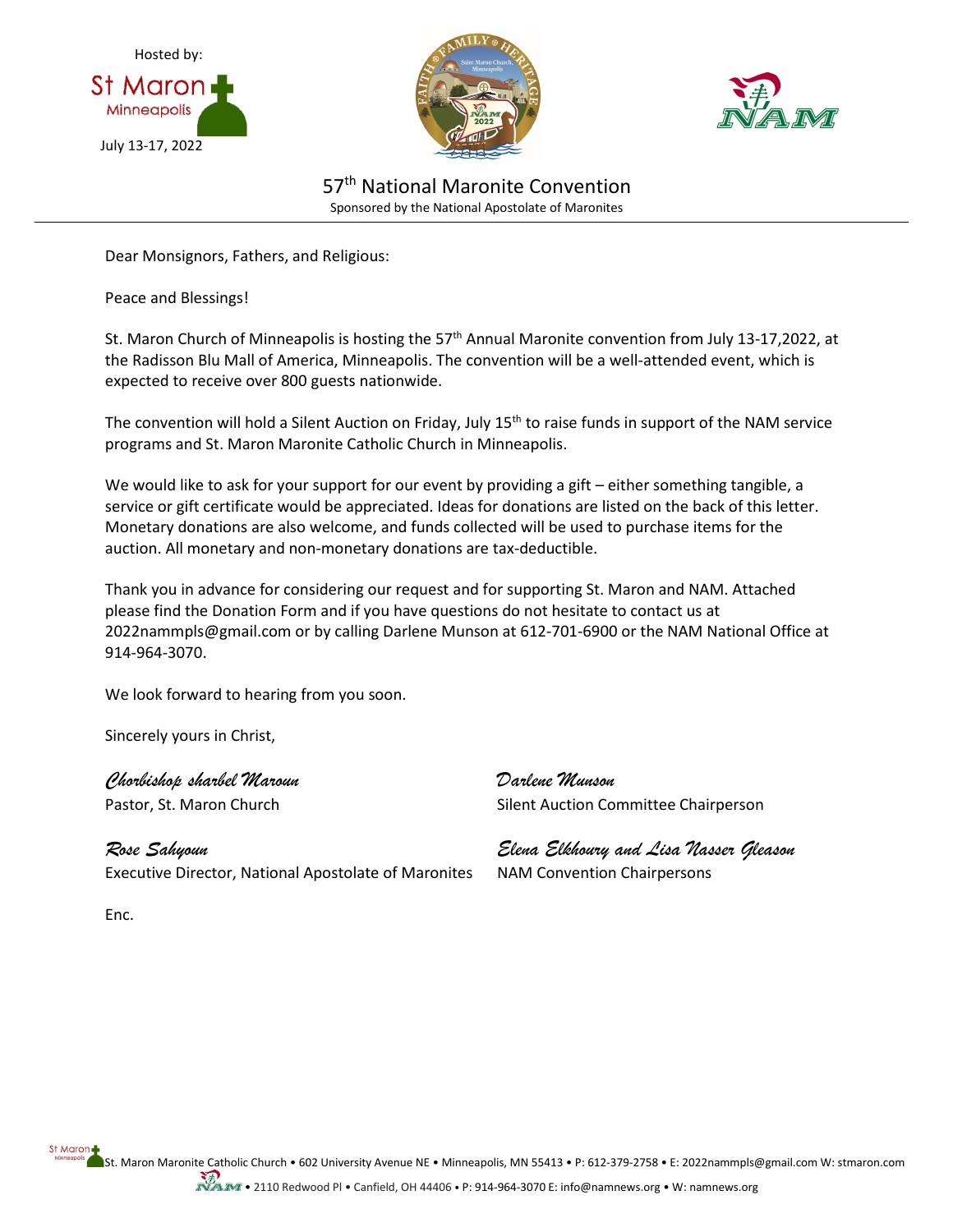





57<sup>th</sup> National Maronite Convention Sponsored by the National Apostolate of Maronites

## **Silent Auction Wish List for Donations**

**Cash or Gift Cards:** Amazon, Dicks Sporting Goods, Macy's, Target, etc. **Restaurants and Dining**: National Restaurant gift card • Meal delivery subscriptions • Group dining experiences • Catering • Private Chef's dinner• Cooking classes **Entertainment and Family**: Theatre/Show/Opera tickets • Concert tickets • Fishing trip • Bowling or Skating party • Spa gift card • Salon gift cards • Museum/Art Gallery passes• Amusement Park season passes• Comedy Club passes• Theme Park tickets **Exotics**: Luxury car rental • Boat rental • Helicopter ride • Closed circuit speed race pass • Limo service **Travel and Getaways**: Airline tickets • Travel points • Hotel stays • Vacation home rentals and time shares • Wine tasting weekend• Golf getaways • Stylish luggage **Health and Beauty**: Salon/Spa certificates • Teeth whitening • Hair/Manicure/Pedicure/Facial certificate • Beauty products • Botox **Home and Garden**: Landscaping services • Handyman services • Flower arrangement gift card • Pet Grooming • Pet accessories **Electronics**: iPad/iPhone • Laptop • Headphones • Home security• £-readers, Amazon gift cards • Xbox, PlayStation, GoPro, Drone **Sports**: Autographed sports memorabilia • Sports tickets/Suite packages • Ski passes • Golf green fees • Golf clubs • Golf /tennis lessons • Winter sports gear • Gym memberships **Wine/Liquor**: Premium wine (single bottle or collection) • Wine Tasting tour• Brewery tour• Premium Liquor (single bottle or collection). **High-end Goods**: Jewelry • Paintings • Designer Handbags • Crystal vases • Silver goods

Not sure what to donate? Feel free to donate a monetary gift which will be used to purchase items for the Silent Auction.

P.S. In order to be listed in our auction catalogue, items must be received no later than June 15, 2022